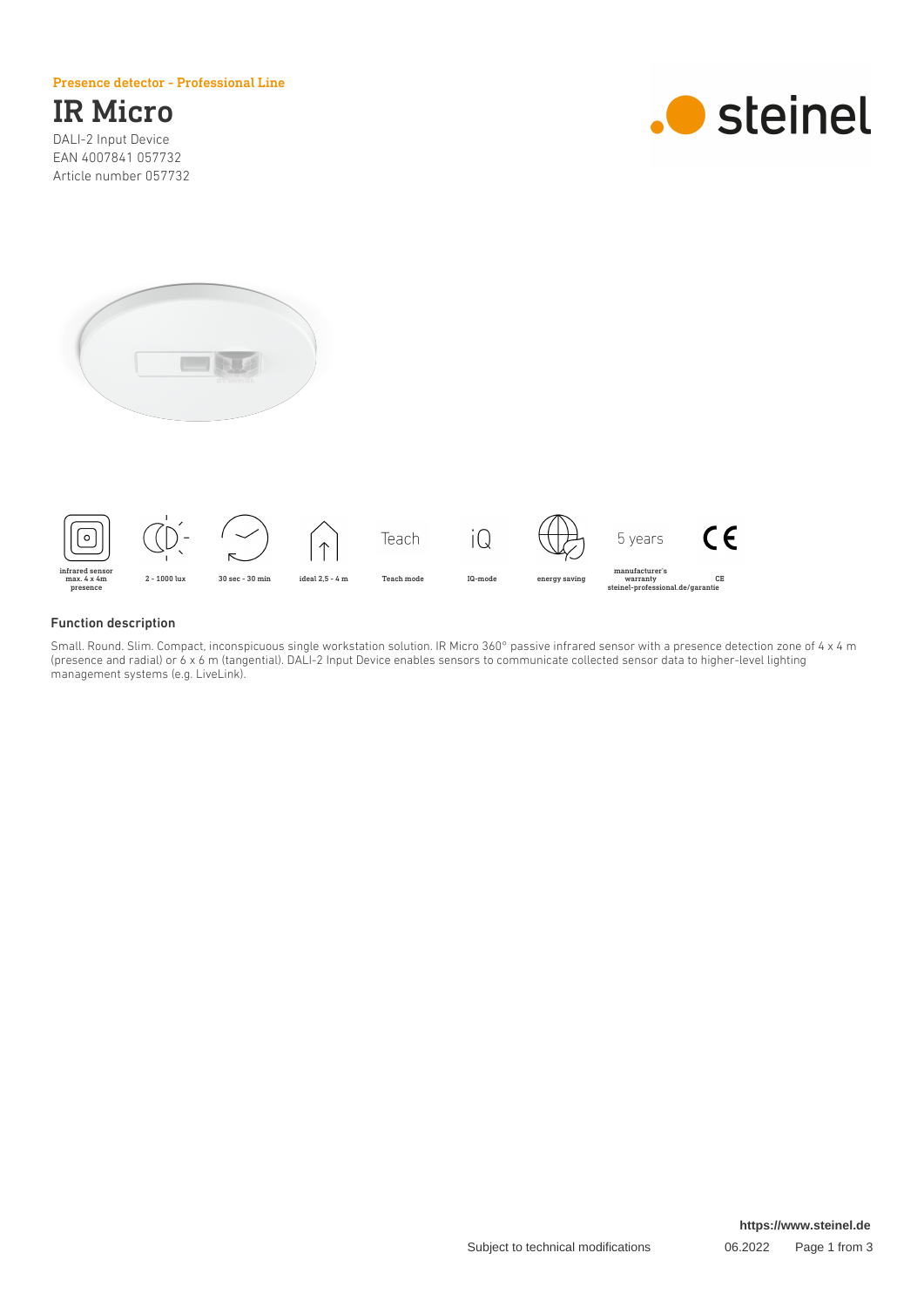#### Presence detector - Professional Line

# IR Micro

DALI-2 Input Device EAN 4007841 057732 Article number 057732



#### Technical specifications

| Type                                             | Presence detector                   |
|--------------------------------------------------|-------------------------------------|
| Dimensions $(\emptyset \times H)$                | 80 x 21 mm                          |
| Mains power supply                               | $12 - 22.5$ V                       |
| Power supply, detail                             | DALI bus                            |
| Number of Dali users                             | $\overline{2}$                      |
| Sensor Technology                                | passive infrared                    |
| Application, place                               | Indoors                             |
| Installation site                                | ceiling                             |
| Installation                                     | Concealed wiring                    |
| Mounting height                                  | $2.00 - 5.00$ m                     |
| Reach, radial                                    | $4 \times 4$ m (16 m <sup>2</sup> ) |
| Reach, tangential                                | $6 \times 6$ m (36 m <sup>2</sup> ) |
| Reach, presence                                  | $4 \times 4$ m (16 m <sup>2</sup> ) |
| Detection angle                                  | 360°                                |
| Angle of aperture                                | 160°                                |
| Switching zones                                  | 168 switching zones                 |
| Optimum mounting height                          | 2.8 <sub>m</sub>                    |
| Mechanical scalability                           | No                                  |
| Sneak-by quard                                   | Yes                                 |
| Capability of masking out individual<br>segments | No                                  |
| Electronic scalability                           | No                                  |
|                                                  |                                     |

| Twilight setting TEACH       | No                                                                                                     |
|------------------------------|--------------------------------------------------------------------------------------------------------|
| Twilight setting             | $2 - 1000$ lx                                                                                          |
| Switching output 1, floating | No                                                                                                     |
| Control output, Dali         | Addressable/slave                                                                                      |
| Constant-lighting control    | No                                                                                                     |
| Basic light level function   | No                                                                                                     |
| Settings via                 | <b>Bus</b>                                                                                             |
| With remote control          | No                                                                                                     |
| Interconnection              | Yes                                                                                                    |
| Type of interconnection      | Master/slave                                                                                           |
| IP-rating                    | IP20                                                                                                   |
| Material                     | <b>Plastic</b>                                                                                         |
| Ambient temperature          | $0 - 40 °C$                                                                                            |
| Application, room            | one-person office, hotel room, care<br>room, function room / ancillary room,<br>WC / washroom, Indoors |
| Colour                       | white                                                                                                  |
| Colour, RAL                  | 9003                                                                                                   |
| IDs. certificates            | $DALI-2$                                                                                               |
| Manufacturer's Warranty      | 5 years                                                                                                |
| Version                      | DALI-2 Input Device                                                                                    |
| PU1. EAN                     | 4007841057732                                                                                          |
| Technology, sensors          | passive infrared, Light sensor                                                                         |



Mögliche Montagehöhe: 2,00 m – 5,00 m<br>Orange: Präsenz Schwarz: tangential

### Detection Zone **Dimension Drawing**